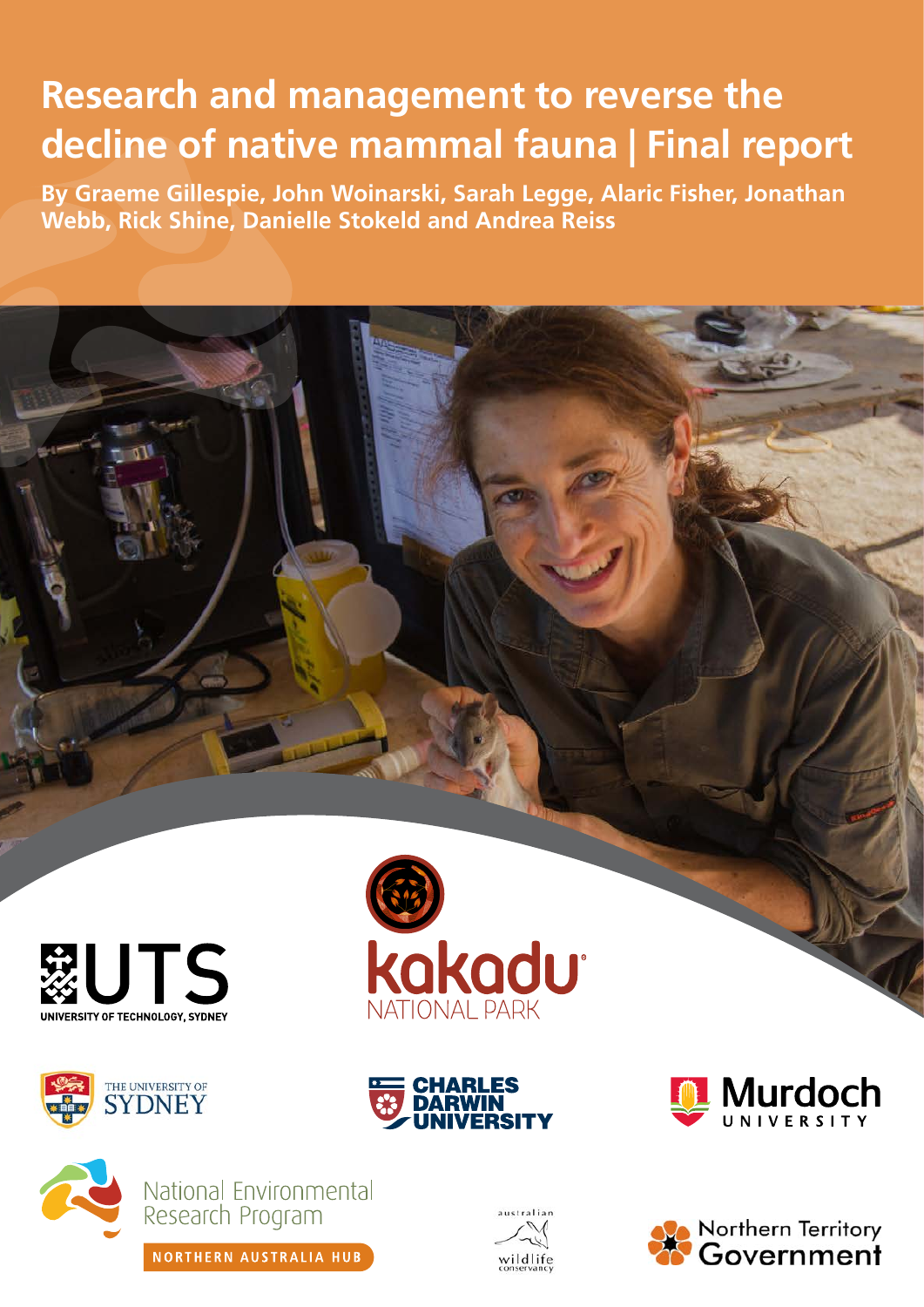## **Acknowledgements**

This project was funded by the NERP Northern Australia Hub, which receives major funding for its research through the Australian Government's National Environment Research Program initiative.

We are thankful for the assistance and support of the Department of Land Resource Management; in particular we thank Brydie Hill, Stuart Young, Timothy Gentles, Tony Popic, Rohan Wilson, Kat Lowe, Kym Brennan and Terry Mahney.

We thank Traditional Owners of Kakadu National Park for allowing the research that was undertaken on their land. In particular, we thank Khan Spokes, Victor Cooper, Peter Christophersen and all the rangers at South Alligator Ranger Station for their continued assistance with managing the cat exclosure study area and maintenance of the research sites. Parks Australia's Anne O'Dea coordinated Indigenous consultation and provided assistance with logistics, volunteers and field activities.

Chris Kerin, Rebecca Montague-Drake, Roy Tipiloura, Ross Nabob, William Alderson, Marcus Dempsey, Vincent Djorlom, Patrick Green, Jacki Cahill, John Cahill, Joey Nganjmirra, Junior Gungali, Mick Marimwoa, Robert Green, Richard Cooper, Victor Cooper, Cadell Goodman, Harold Goodman, Kara Goodman, Luke Haala, Larry Cunningham, Kadeem May and numerous volunteers provided assistance in the field.

We thank the staff, students and volunteers, and the Traditional Owners of the AWC Sanctuaries involved in this research (especially Toby Barton, Rosie Hohnen, Alex James, Geoff Kelly, Lily Leahy, the Malay family, Tegan May, Hugh McGregor, Wallace Midmee and family, Ethan Page, Anja Skroblin, Daniel Swan, James Smith, Kath Tuft, Sammy & Betty Walker and family, Chris Whatley).

We are grateful to The Nature Conservancy, the JT Reid Charitable Trust, Rangelands NRM, and the many AWC supporters who co-funded the research and management programs on AWC sanctuaries. Andrew Burbidge and Peter Harrison assisted with preparation of the Australian Mammal Action Plan.

The following organisations assisted with the disease project: Wildlife Health Australia, Veterinary and Life Sciences, Murdoch University, Berrimah Veterinary Laboratories, Australian Registry of Wildlife Health, and Gribbles Adelaide. In particular we thank Kristen Warren, Bethany Jackson, Ann Glaskin, Lian Yeap, Bec Donaldson, Rebecca Vaughan-Higgins, Anna Le Souef, Amanda Duarte, Una Ryan and Peter Irwin, Timothy Portas, Mikaylie Wilson and Camilla Michie, Jodie Low Choy, Jemima Amery-Gale, Margaret-Mary McEwan, Teigan Cremor, Suresh Benedict, Susan Walsh, Lorna Melville, Tiggy Grillo, Rupert Woods, Sam Gilchrist, Karrie Rose, Jane Hall, Peter Kirkland (EMAI), Jenny Hill (VetPath), Joanne Devlin, Jane Owens, Scott Craig, Pat Statham.

© Charles Darwin University, 2015

*C* **P** *Research and management to reverse the decline of native mammal fauna is published by* Charles Darwin University and is for use under a Creative Commons attribution 4.0 Australia licence. For licence conditions see: [https://creativecommons.org/licenses/by/4.0/](https://creativecommons.org/licenses/by/4.0)

#### **The citation for this publication is as follows:**

Gillespie, G., Woinarski, J., Legge, S., Fisher, A., Webb, J., Shine, R., Stokeld, D. and Reiss, A. (2015). *Research and management to reverse the decline of native mammal fauna*. Darwin: Charles Darwin **University** 

ISBN 978-1-925167-23-8

Printed by Uniprint

Charles Darwin University, Darwin Northern Territory, 0909, Australia.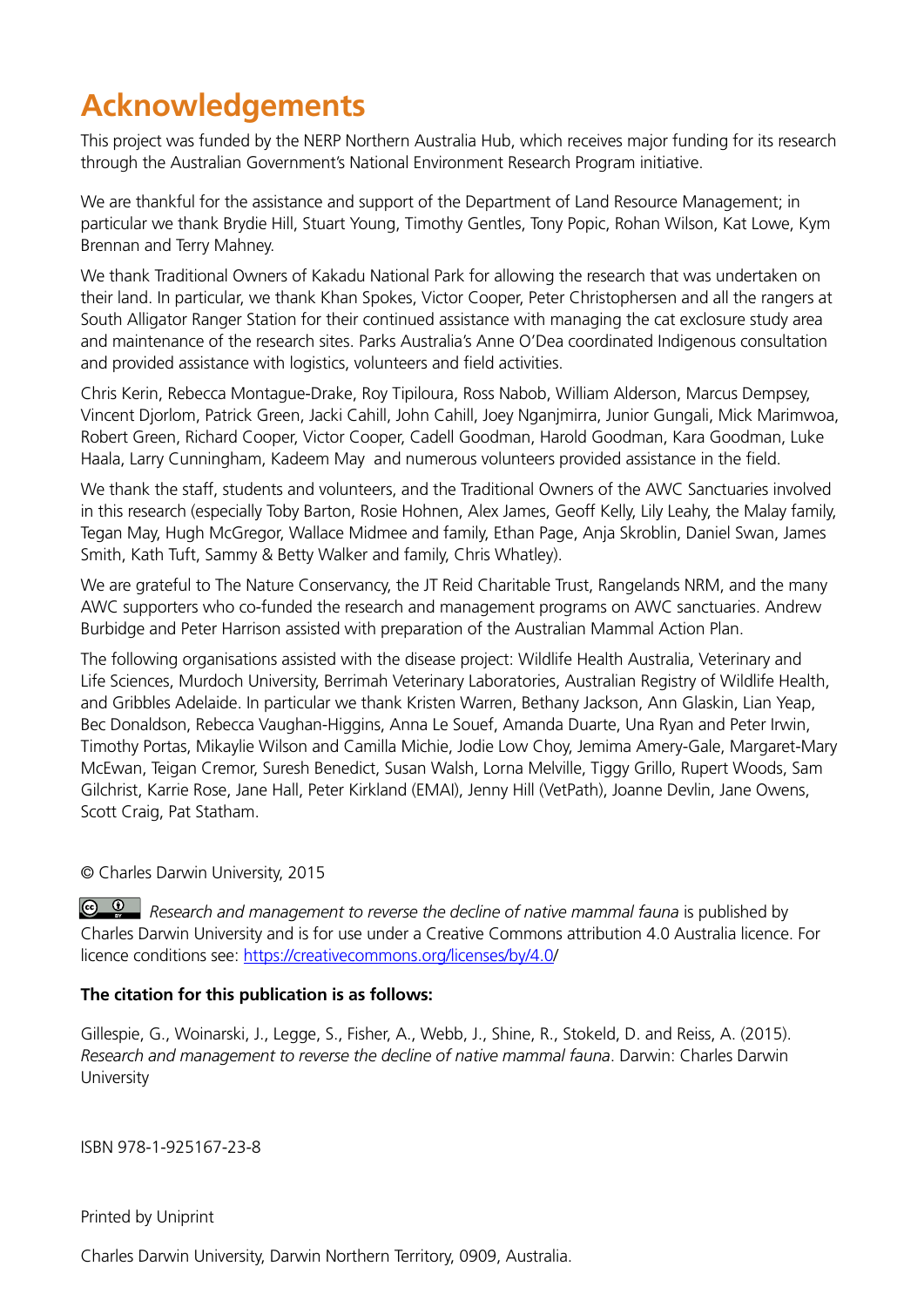## **Contents**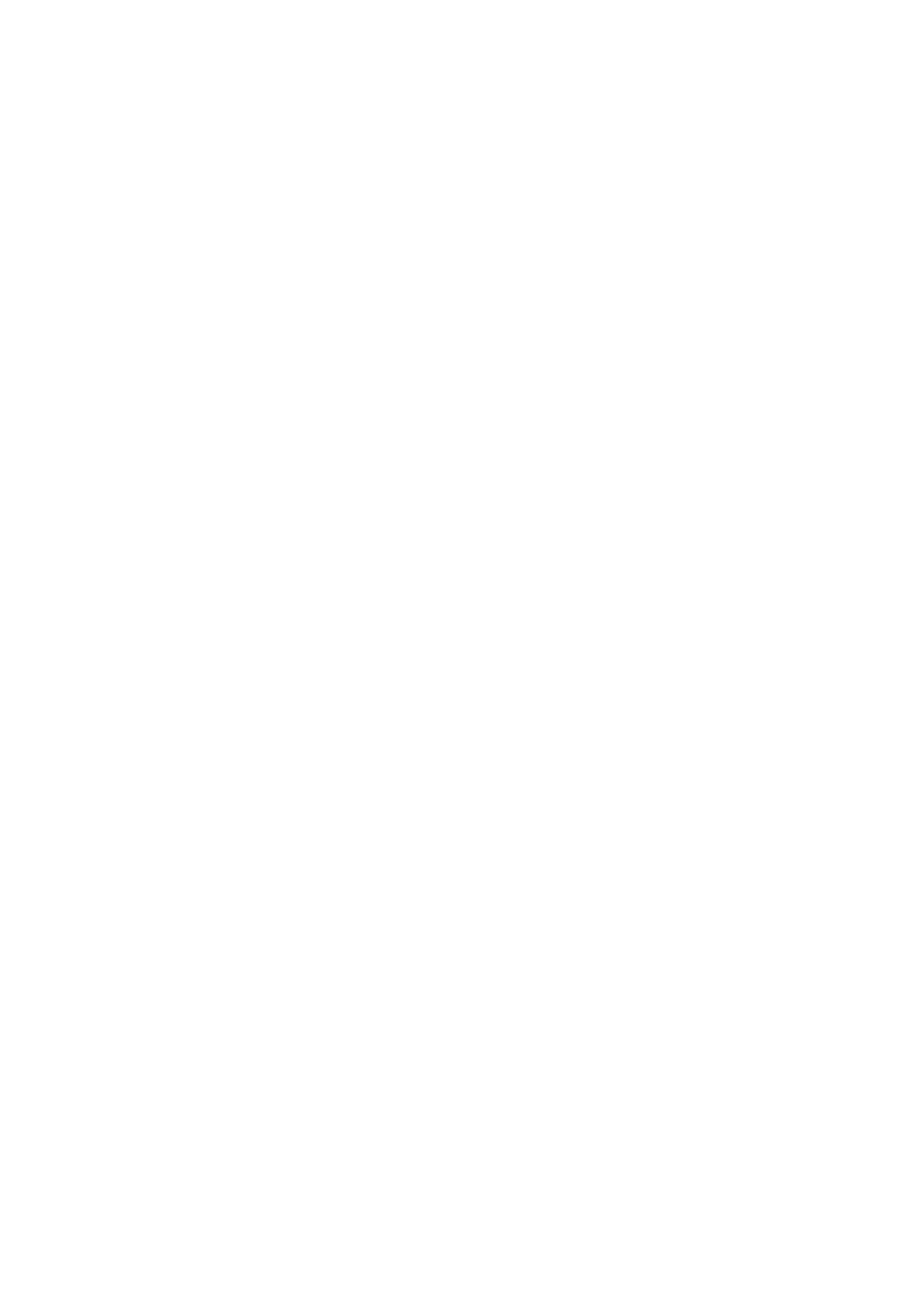## <span id="page-4-0"></span>**Summary of project and achievements**

This project sought to characterise the conservation status of the mammal fauna in northern Australia, investigate factors that may be implicated in the decline of this fauna, and identify effective management responses.

Study components demonstrated that predation by feral cats caused extirpation of an experimentally reintroduced population of a native mammal species (Frank *et al*. 2014), and that feral cat impacts were much more severe in areas that had been extensively burnt (McGregor *et al*. 2014; Leahy *et al*. in review); but a cat exclosure fencing study in Kakadu (see photo below) failed to demonstrate beneficial response by native mammals, possibly because the study period was too brief and mammal populations in the area were too depleted. Mammal surveys across combinations of fire and grazing treatments in the Kimberley showed that the benefits of improving fire patterns to mammal richness and abundance were significantly muted if introduced herbivores were present.

The first substantial assessment of the incidence of disease in mammal assemblages of northern Australia indicates the presence of some pathogens that may have lethal or sub-lethal impacts on native mammals, but there is uncertainty around their role in the current decline.



This cat exclosure fence was completed in Kakadu in late 2013.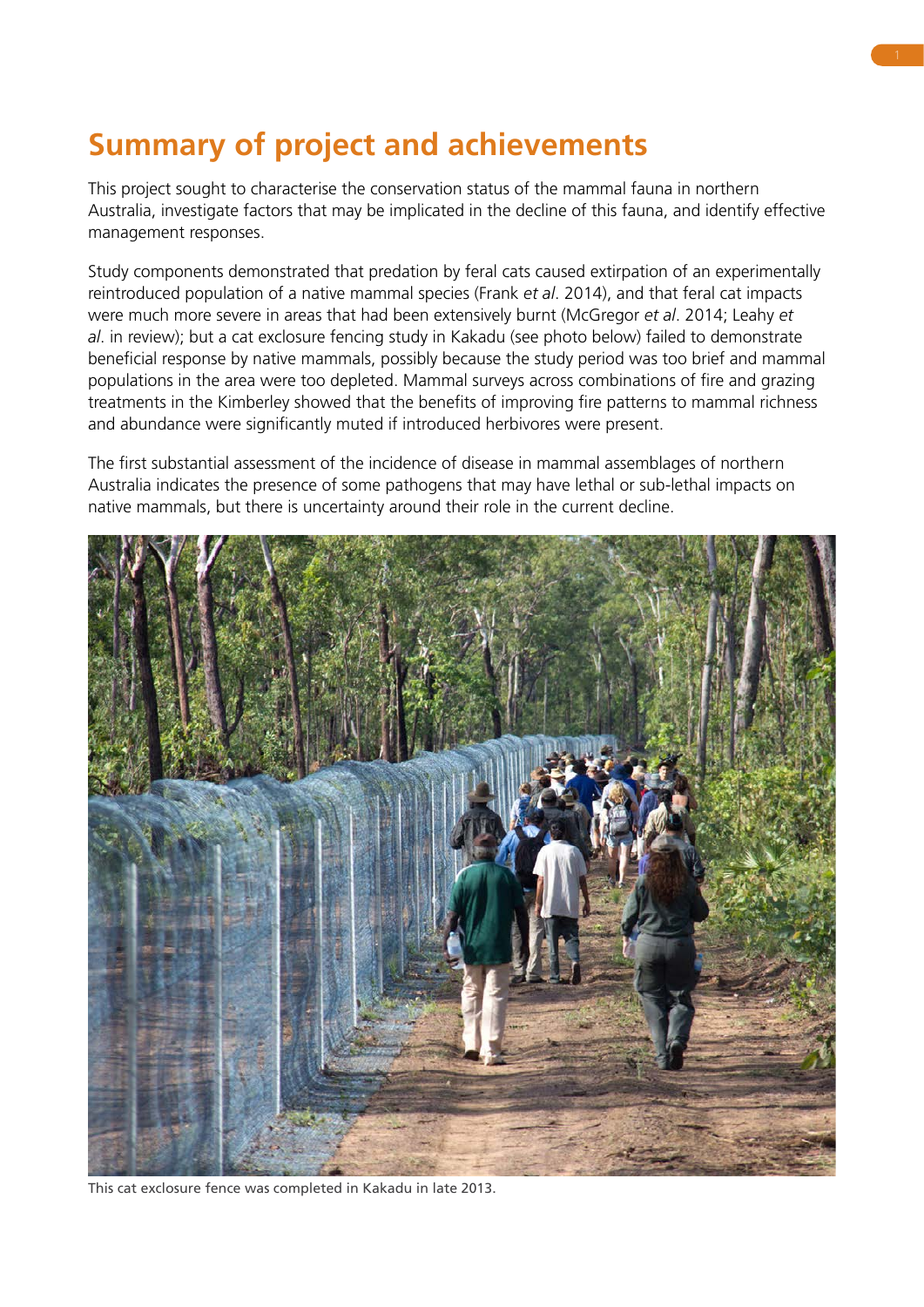#### <span id="page-5-0"></span>**Principal focus and significance**

There has been a very severe loss in the Australian mammal fauna in the period since European settlement, with the most recent assessment (Woinarski *et al*. 2014) concluding that 30 mammal species have become extinct in Australia over that period. This extinction tally includes 29 species endemic to Australia, more than 10% of the endemic mammal fauna present in 1788. Earlier extinctions occurred mainly in central Australia and temperate Australia, but recent declines have mostly been in northern Australia (Woinarski *et al*. 2014). In at least parts of northern Australia, these recent declines have been severe and rapid, and have involved many species (Woinarski *et al*. 2001; Firth *et al*. 2010; Woinarski *et al*. 2010; Woinarski *et al*. 2011). This project sought to clarify the pattern of this decline, investigate the factors responsible for its cause, and determine management responses that will most effectively remediate the problem.

#### **Distinctiveness of issue to this landscape**

The current rate and severity of decline of the mammal fauna in at least parts of northern Australia is exceptional, with analysis indicating that it exceeds that elsewhere in Australia (Woinarski *et al*. 2014). This is of considerable conservation concern because northern Australia has previously experienced relatively little loss of biodiversity (since European settlement) and has acted as a refuge for many species and species-groups that have exhibited substantial declines elsewhere in Australia (Woinarski and Braithwaite 1990; Woinarski *et al*. 2007). The current declines in the mammal fauna in northern Australia are also exceptional in a global context, because most declines and extinctions elsewhere in the world have occurred in areas affected by substantial land clearing, habitat modification or hunting (Hoffmann *et al*. 2010; Hoffmann *et al*. 2011), issues that are not (yet) major concerns in northern Australia. A notable feature of the decline of mammals in northern Australia is that declines have been reported from some large and relatively well-resourced conservation reserves (Woinarski *et al*. 2010; Russell-Smith *et al*. 2014), indicating that reservation alone has been insufficient to maintain biodiversity and that the intensity, scope or approach of management in reserves may need substantial refinement.

This project focuses particularly on the conservation of the mammal fauna, because although there have been some marked declines in other plant and animal groups in northern Australia (Franklin 1999; Woinarski and Catterall 2004; Franklin *et al*. 2005), the extent of this decline is appreciably less than for mammals (Woinarski *et al*. 2012).

#### **Knowledge status and constraints**

Prior to the instigation of this project, previous studies had identified the extent of recent mammal decline, mostly through monitoring studies in a relatively small number of areas (Woinarski *et al*. 2001; Woinarski *et al*. 2010; Russell-Smith *et al*. 2014), complemented with broader-scale qualitative assessments garnered from traditional Indigenous knowledge (Ziembicki *et al*. 2013). Some previous studies have indicated a role of changed fire regimes (Yibarbuk *et al*. 2001; Kutt and Woinarski 2007; Legge *et al*. 2008; Firth *et al*. 2010; Woinarski *et al*. 2010) and of pastoralism (Woinarski and Ash 2002; Kutt and Woinarski 2007; Legge *et al*. 2011) in the general pattern of decline, and of poisoning by cane toads for the decline of one mammal species (O'Donnell *et al*. 2010). These studies have not been definitive and there remains much uncertainty about the relative impacts of different causes and of the extent of interactions among threat factors (Woinarski *et al*. 2011). Without clearer resolution of causality, managers are likely to be unable to implement tightly focused and effective management responses.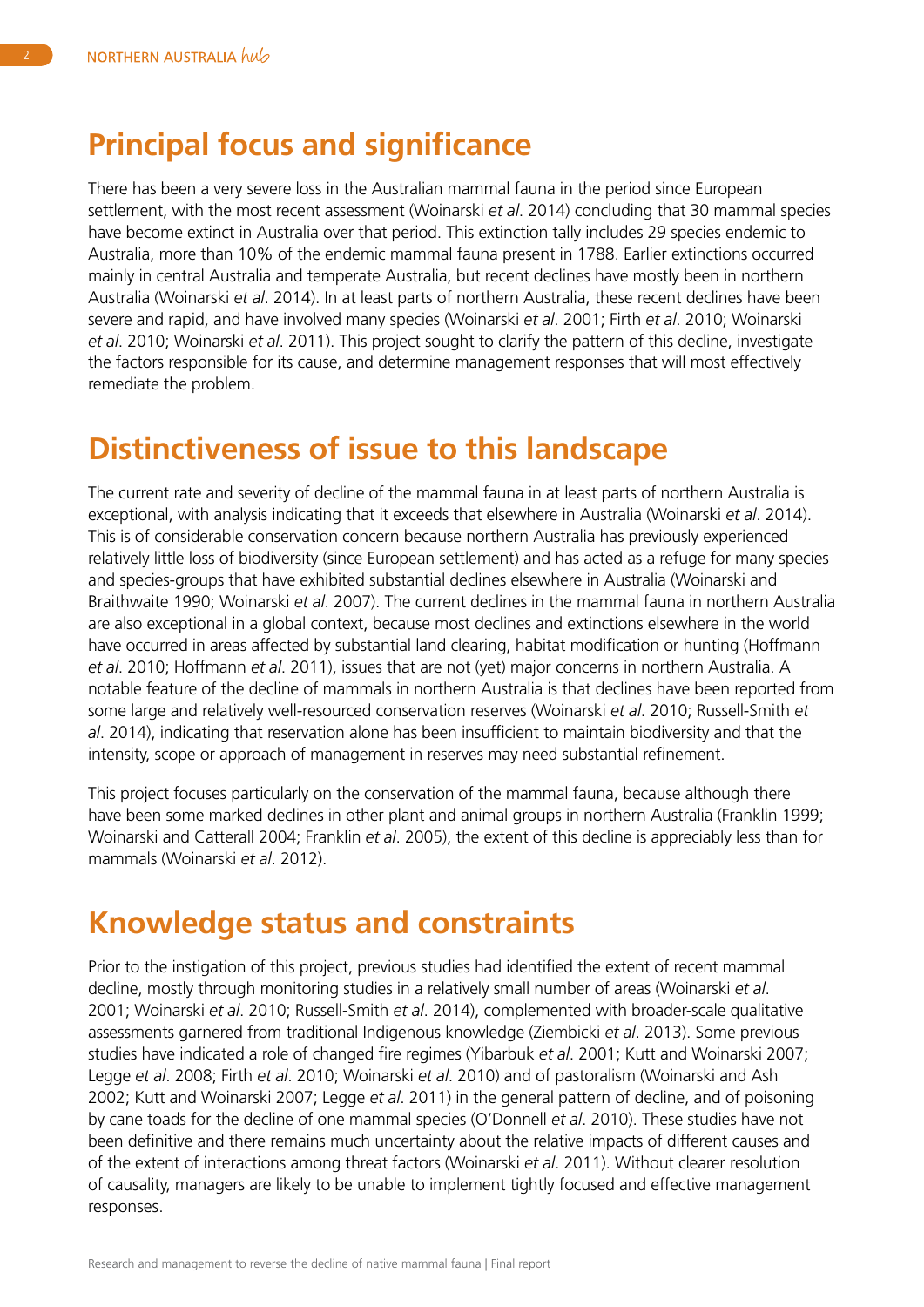<span id="page-6-0"></span>Furthermore, the geographic extent of decline in the north Australian mammal fauna, and the characteristics of declining species, are not yet well resolved (Fisher *et al*. 2014; Murphy and Davies 2014; Woinarski 2015).

Collectively these information gaps represent major constraints on management responses: accordingly addressing these main gaps formed a major focus for this project. However, addressing these key information gaps is not straightforward, given the potential range of threat factors and their interactions, the number and diversity of mammal species involved, and the extent and environmental variability of northern Australia. Furthermore, for one potential major threat – predation by feral cats – landscape-scale experimentation is difficult and expensive. Likewise, it is also difficult to search for a disease factor that may be causing decline across a wide range of mammal species, especially in a region where there is very little existing information on the incidence and impacts of almost all parasites and diseases.

There are constraints not only on research but also on the subsequent application of research outcomes to develop effective management responses. There may be few options for the cost-efficient control of feral cats, disease or cane toads; and a preferred fire regime (such as a significant increase in the extent of long-unburnt habitat) for at least some declining mammal species may now be almost impossible to establish.



Researchers conduct a health check on a northern brown bandicoot.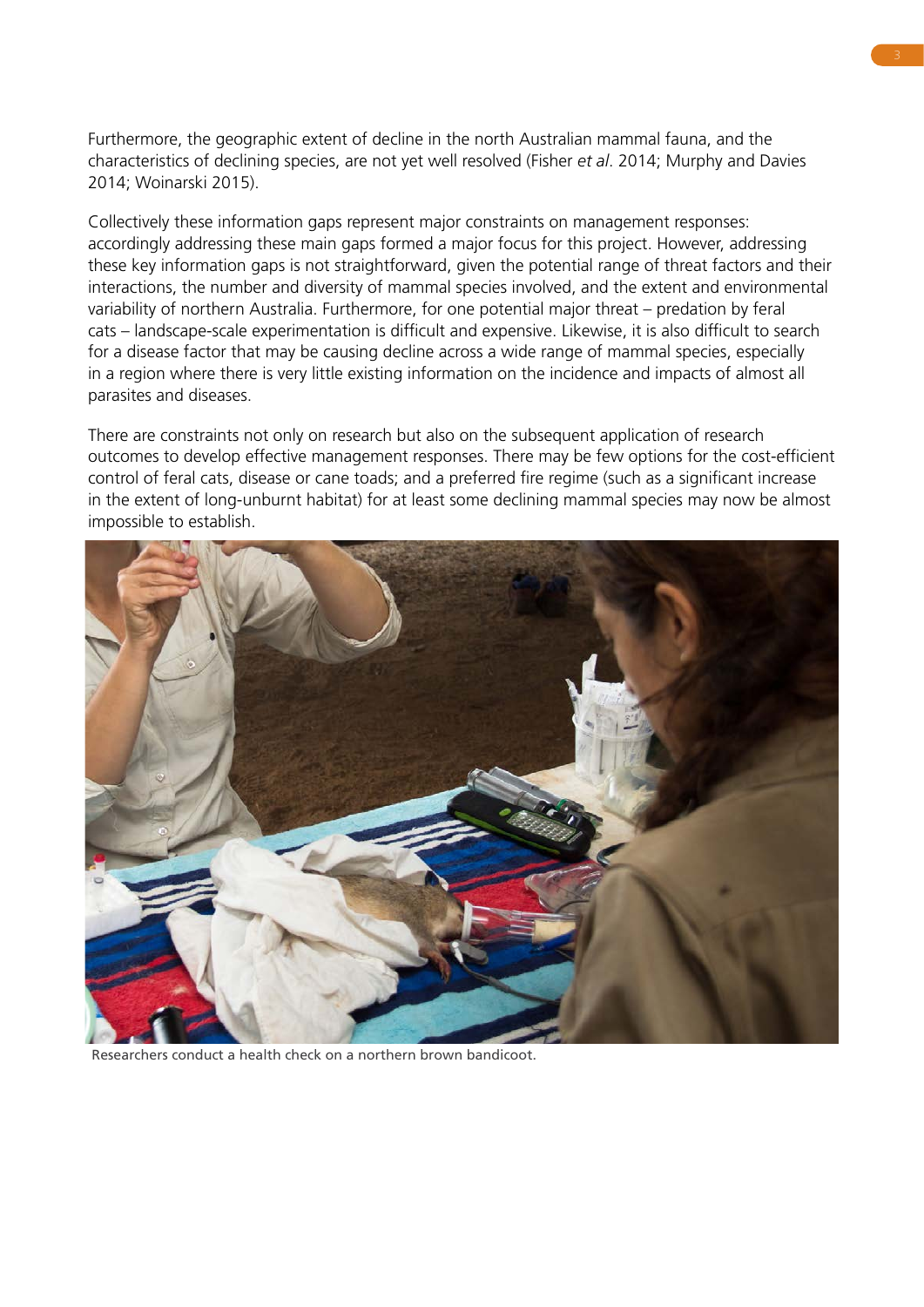#### <span id="page-7-0"></span>**Methodological approaches**

This project comprised multiple components, including:

- A Before-After-Control-Impact experimental trial of the effects of cat predation through the establishment of two 64 ha fenced cat exclosures in Kakadu National Park, with subsequent monitoring of the response of the native mammal fauna
- Experimental trial of impacts of cat predation through survival analysis of introduced mammal population in small-scale cat exclosures and matched sites that were cat-accessible
- Ongoing monitoring of mammal fauna at a large series of sites at Kakadu, Litchfield, Nitmiluk and Garig Gunak Barlu National Parks, plus AWC's Mornington, Marion Downs, Tableland, and Wongalara Wildlife Sanctuaries, with correlative analysis of trends for sites of differing fire histories, introduced herbivore densities and environmental settings
- Systematic inventories of the incidence of diseases among selected mammal species at sites known to be experiencing mammal decline and sites at which the mammal fauna is stable or undergoing relatively little decline
- Comprehensive overview of the conservation status of all Australian mammal species
- Broad-scale assessment of the abundance of feral cats through extensive remote camera surveys, and of diet through stomach content analysis
- Detailed study of the behaviour (including response to fire and grazing intensity) and abundance of feral cats though radio-tracking
- Detailed study of the survival (and causes of mortality) of selected mammal species, at sites with varying fire regimes
- Detailed study of survival of reintroduced 'toad smart' northern quolls in Kakadu to determine whether reintroduction could facilitate recovery of quoll populations
- Assessment of the effectiveness of taste-aversion training for northern quolls in response to cane toad invasion of the Kimberley.

Additionally, we used expert assessments and management prioritisation to develop, collaboratively with Parks Australia, a conservation strategy for threatened species in Kakadu (Woinarski and Winderlich 2014b, 2014a). Most priority threatened species in Kakadu are mammals, and this document applied our research findings to resolve complex management challenges.

A recent comprehensive synthesis (Ziembicki *et al*. 2015) has collated results from these components of this project and other studies to review the status of mammals across northern Australia, the evidence implicating putative threats, and priority management responses. A specific symposium at the 2014 Ecological Society of Australia conference also brought together individual project components, and identified key findings and research and management priorities, and provided considerable publicity about the issues.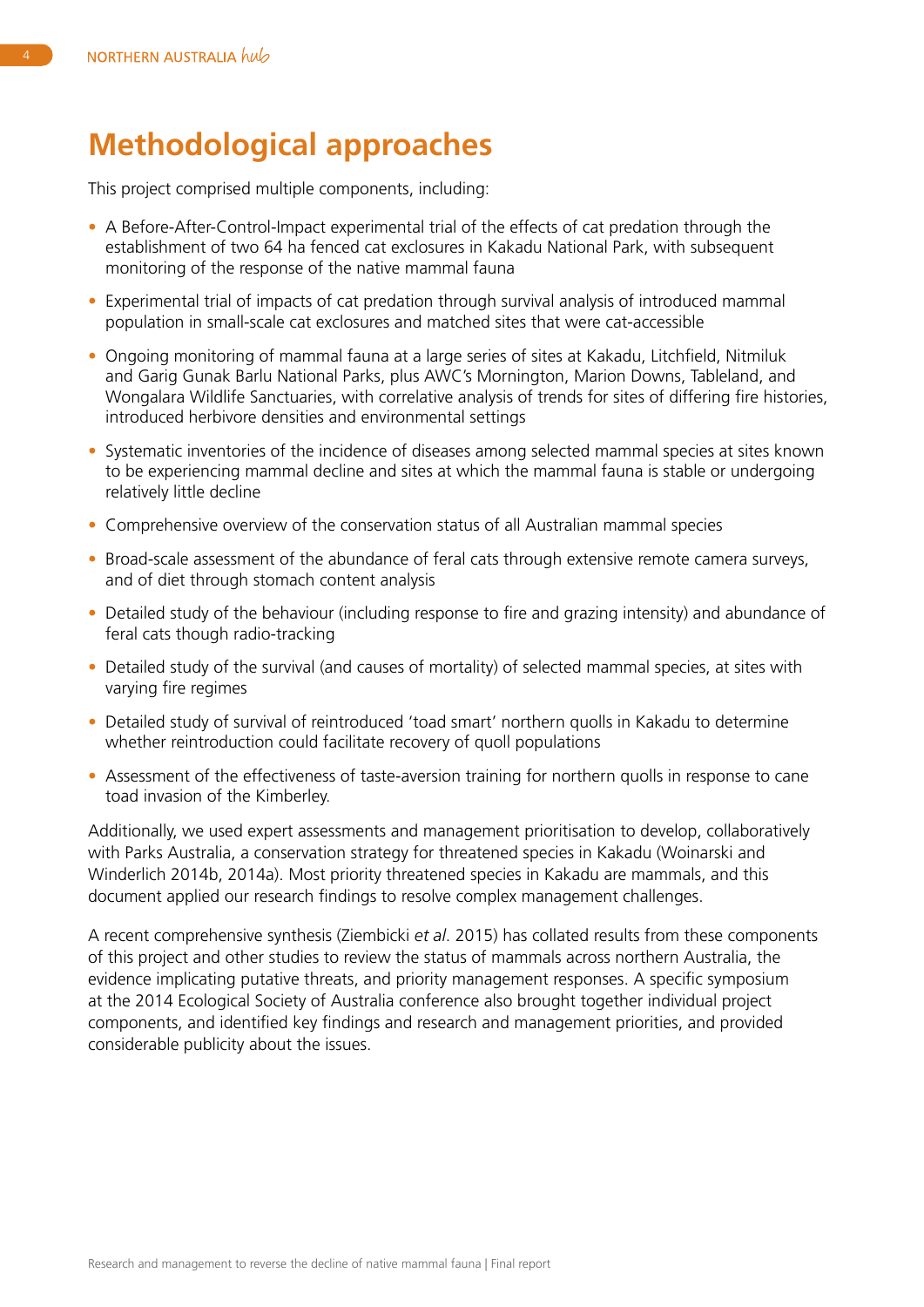### <span id="page-8-0"></span>**Lessons learnt for this landscape**

There is a series of lessons for this landscape arising from this project. It is now evident that biodiversity in this landscape cannot be presumed to be secure simply because of the environments' relative intactness and the relatively extensive conservation reserve network. More intensive, active and focused management of key threats will be required. Our results suggest that the two main concerns are with predation, principally by feral cats, and fire, but also that introduced herbivores interact with both of these threats. Prior to this project and other recent studies, feral cats were generally regarded as not a significant concern in northern Australia. With results widely disseminated from our studies, there is now much greater awareness and appreciation of the potential threat posed by feral cats. Our results also suggest that the current frequent fire regime in most parts of northern Australia is likely to be detrimental (directly and through enhanced impacts of predation) to at least some components of the mammal fauna; and particularly so in the presence of introduced herbivores. There are clearly major challenges in attempting to implement broad-scale control of feral cats, and to reduce fire frequency and introduced herbivore densities in this landscape generally, and specifically in areas managed primarily for conservation.

#### **National implications of lessons learnt**

There are two major national implications arising from this project. The first is that there is a conservation imperative to develop effective broad-scale control of feral cats, or at least localised control in a series of areas of conservation significance; however, measures to mitigate feral cats need to be implemented in conjunction with addressing other threats operating in the landscape. The second implication is that the establishment of conservation reserves is necessary but not sufficient for the maintenance of biodiversity: those reserves must also be managed actively and purposefully to control key threats.

#### **Problems addressing the focus and how overcome**

It is not straightforward to clarify the direct and interactive impacts of a range of putative threats across many species in many areas within a relatively short timeframe. We sought to address this challenge through strategic prioritisation of research to address major information gaps that currently impede management. We also adopted a wide range of research approaches – including robust experiments, focused study of individual native mammal species and individual threats, monitoring, modelling, and comprehensive reviews – and undertook studies across many different areas.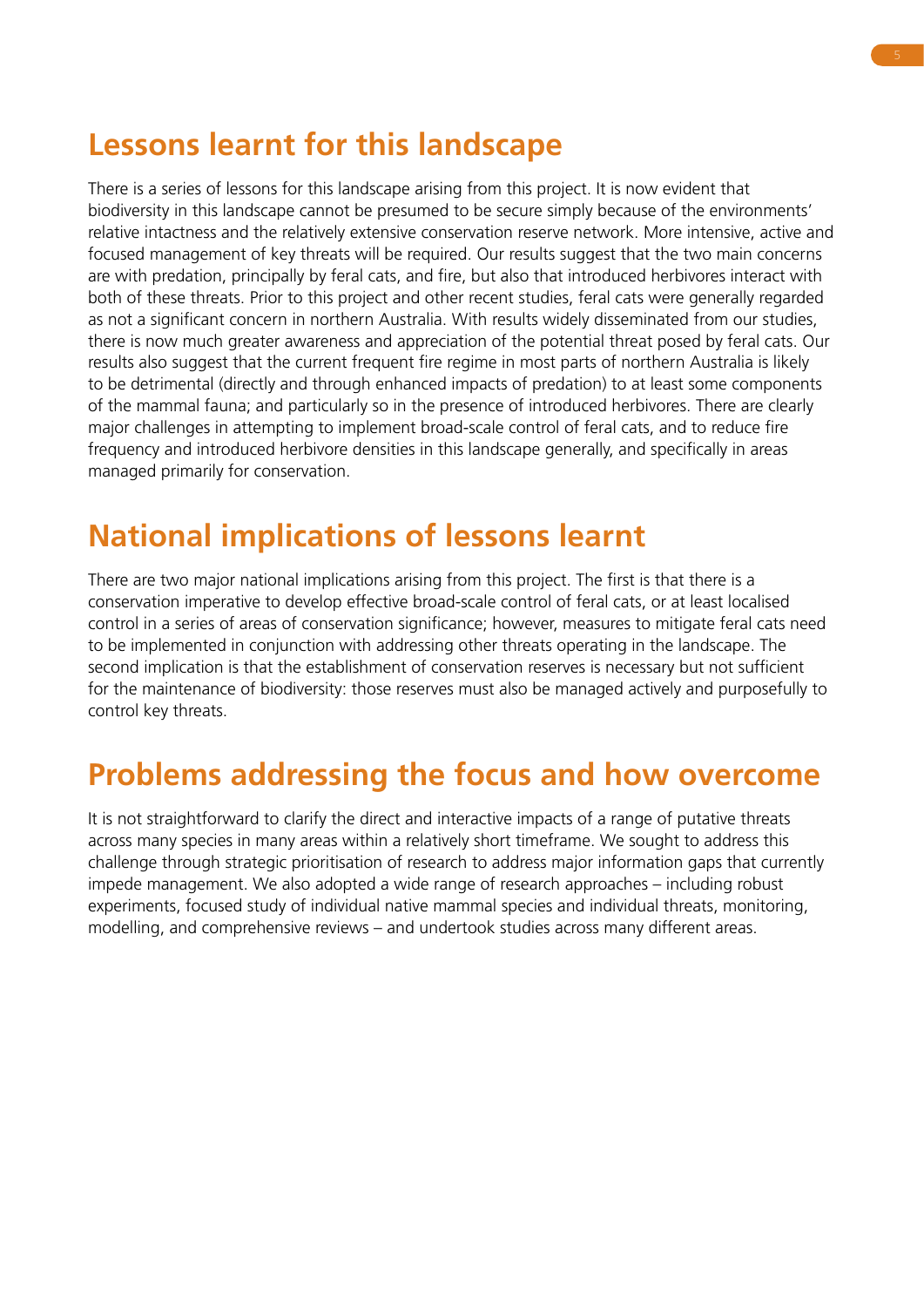#### <span id="page-9-0"></span>**Towards implementation**

This project helped shape and implement major changes in the management of threatened species, particularly mammals, in Kakadu National Park, one of the most significant conservation reserves in northern Australia.

This project has provided further evidence of the important role of feral cats, fire and introduced herbivores in the decline of native mammals in northern Australia, and consequently of the need for better broad-scale management of these factors. However, these factors are challenging to manage. A high frequency and extent of fire is typical of much of northern Australia, including in many conservation reserves. For example, about 60% of the woodlands in the lowlands of Kakadu is burnt every year (Russell-Smith and Edwards 2014), a fire regime that is clearly dissonant with the conservation needs of many native mammal species. Large-scale, proactive, strategic and systematic fire management in the Kimberley demonstrates that purposeful management can achieve substantial beneficial changes in fire regime, most notably with increase in the extent of longer-unburnt vegetation (Legge and Fleming 2012), and sets an example that can be trialled across many other areas in northern Australia to enhance biodiversity management.

There are significant opportunities to enhance the control of feral cats in northern Australia. These include: (i) the development and implementation of better biosecurity for islands in which cats are not currently present; (ii) eradication of cats from selected islands with high conservation values; (iii) the more strategic use of cat-free islands for translocation of threatened mammals that are declining on the mainland; (iv) purposeful manipulation of fire regimes, grazing regimes and dingoes to reduce the abundance and impacts of feral cats; (v) strategic establishment of large-scale cat exclosures at sites that are significant for conservation; (vi) further research into baiting or other mechanisms to reduce the abundance of cats (without detrimental impacts on non-target species) at broader scale.



Improving fire regimes which more closely reflect the traditional Indigenous fire management practices is expected to lead to improved outcomes for biodiversity.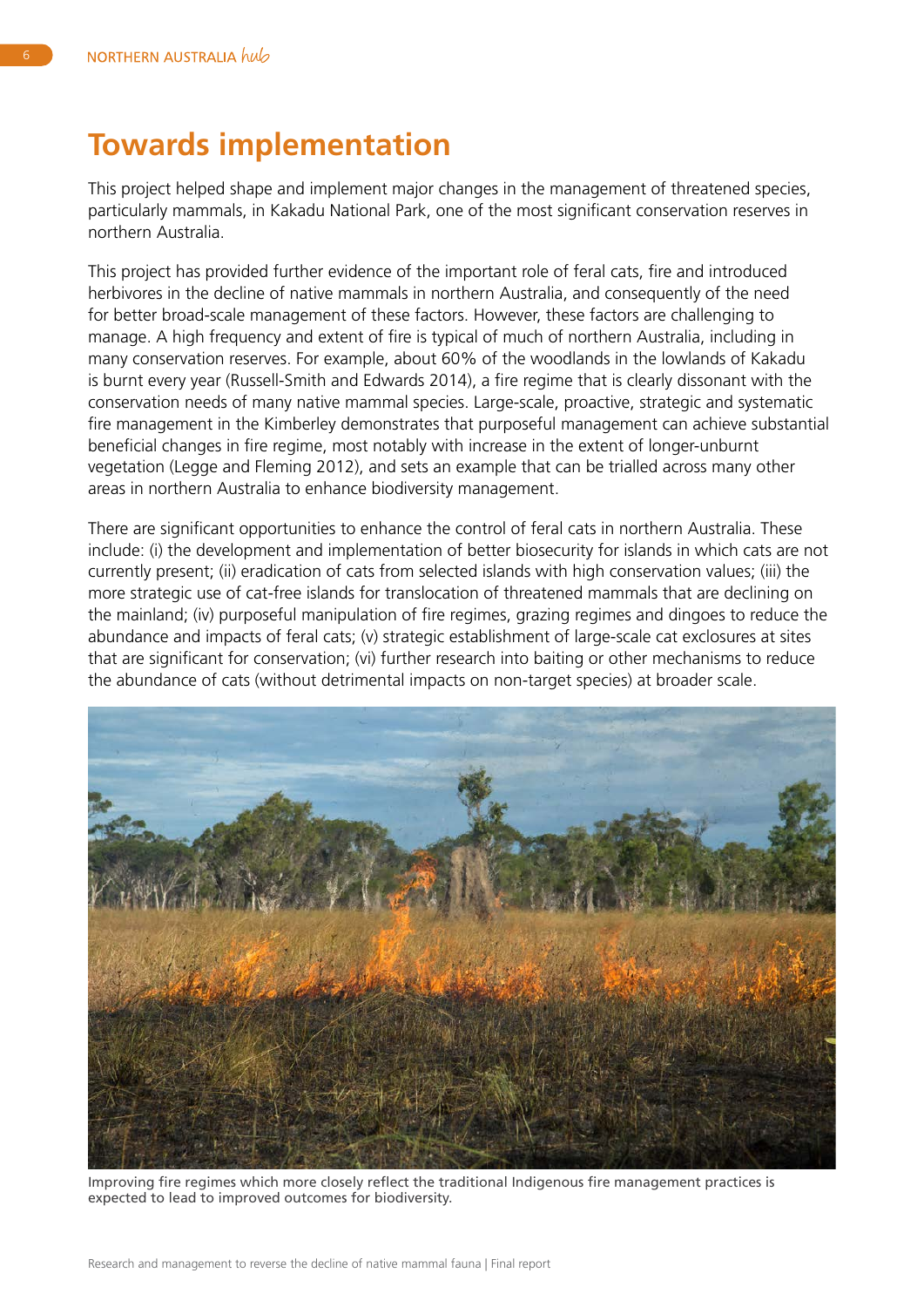## **Looking ahead – future needs**

This project has made substantial progress towards more effective conservation of the mammal fauna of northern Australia; however, it has also highlighted its complexity, notably the role of predation more broadly and its interactions with fire and productivity. There is therefore still substantial need for further research and enhanced management.

Our assessment of disease remains relatively preliminary, and much more detailed study is a high priority. In particular, further investigation of the epidemiology of Toxoplasma gondii to evaluate its lethal and sublethal effects on native mammals, and prevalence relationships with cat densities across northern Australia would be useful (this work would complement other research elsewhere in Australia).

The invasion of cane toads is a significant threat to populations of northern quolls in the Kimberley. Cane toad aversion baits could be used to reduce this threat, but further field studies are necessary. Establishing insurance captive populations of quolls prior to toad invasion may also warrant consideration.

The factors controlling the abundance and impacts of feral cats across northern Australia remain poorly resolved, and we have provided only preliminary evidence of the likely effects of fire and grazing pressure in influencing this predation impact. As the manipulation of fire and grazing may be one of the few relatively cost-effective mechanisms available to manage the impacts of feral cats, there is considerable value in attempting to further resolve this interaction.

In other parts of Australia, dingo populations may influence the abundance or impacts of feral cats (Kennedy *et al*. 2011; Brook *et al*. 2012), but may also have some detrimental impacts on a range of native species. Further research on this issue may be useful in northern Australia to help derive practical approaches to the management of feral cats and predator regimes more generally, particularly in relation to interactions with fire and grazing regimes, and productivity.

A major component of this project, the experimental use of cat exclosures in Kakadu, did not produce a marked positive response in the native mammal fauna. We suspect that this is because of the relative brevity of the study period (12 months) and the very low abundance of mammals in the study area. We consider that there is merit in continuing the study for a longer period.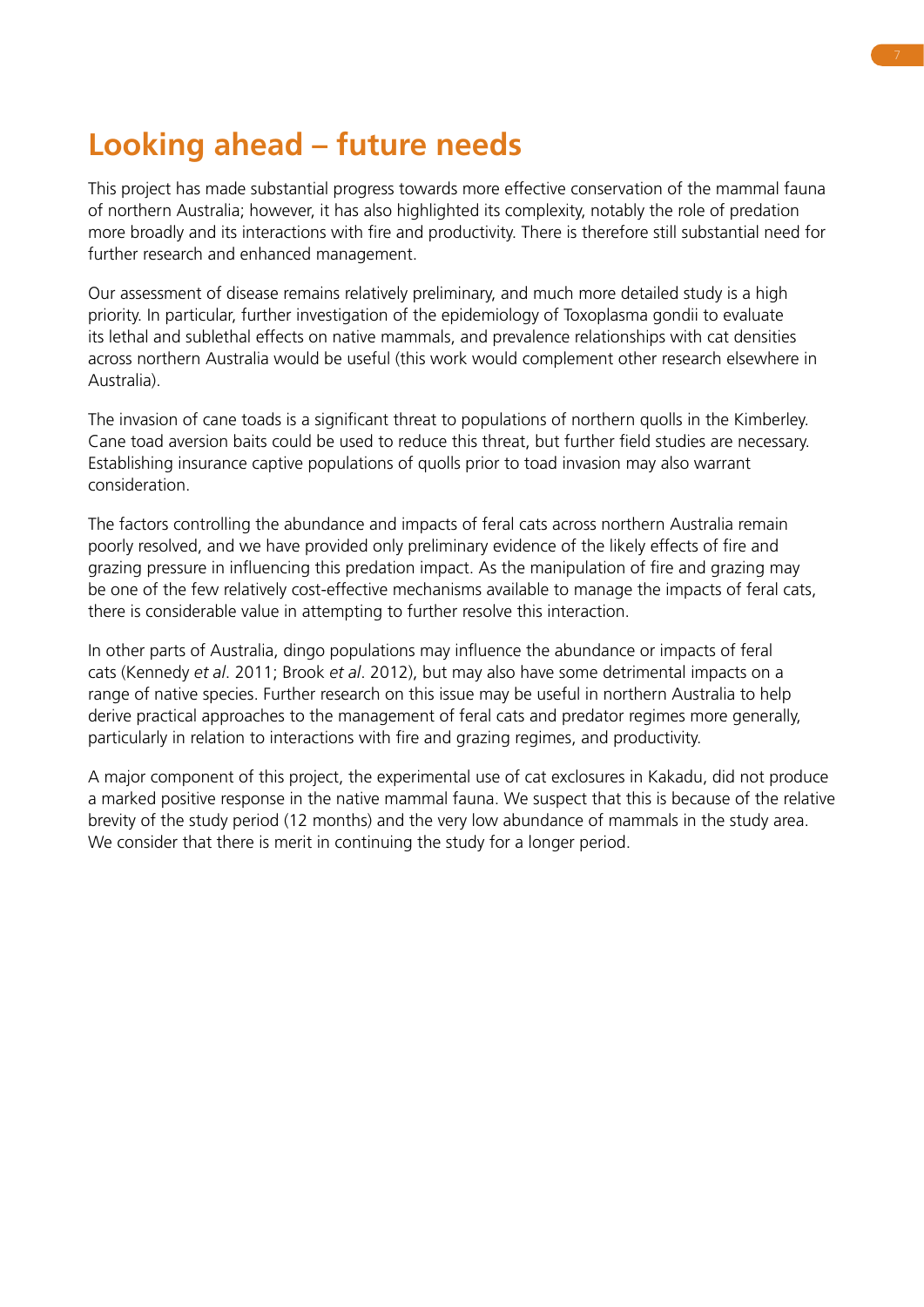#### **References**

Brook, L.A., Johnson, C.J., Ritchie, E.G. (2012) Effects of predator control on behaviour of an apex predator and indirect consequences for mesopredator suppression. *Journal of Applied Ecology* **49**, 1278-1286.

Firth, R.S.C., Brook, B.W., Woinarski, J.C.Z., Fordham, D.A. (2010) Decline and likely extinction of a northern Australian native rodent, the Brush-tailed Rabbit-rat Conilurus penicillatus. *Biological Conservation* **143**, 1193-1201.

Fisher, D.O., Johnson, C.N., Lawes, M.J., Fritz, S.A., McCallum, H., Blomberg, S.P., VanDerWal, J., Abbott, B., Frank, A., Legge, S., Letnic, M., Thomas, C.R., Fisher, A., Gordon, I.J., Kutt, A. (2014) The current decline of tropical marsupials in Australia: is history repeating? *Global Ecology and Biogeography* **23**, 181-190.

Frank, A., Johnson, C., Potts, J., Fisher, A., Lawes, M., Woinarski, J., Tuft, K., Radford, I., Gordon, I., Collis, M-A., Legge, S. (2014) Experimental evidence that feral cats cause local extirpation of small mammals in Australia's tropical savanna. *Journal of Applied Ecology* **51**, 1486-1493.

Franklin, D. (1999) Evidence of disarray amongst granivorous bird assemblages in the savannas of northern Australia, a region of sparse human settlement. *Biological Conservation* **90**, 53-68.

Franklin, D.C., Whitehead, P.J., Pardon, G., Matthews, J., McMahon, P., McIntyre, D. (2005) Geographic patterns and correlates of the decline of granivorous birds in northern Australia. *Wildlife Research* **32**, 399-408.

Hoffmann, M., Belant, J.L., Chanson, J.S., Cox, N.A., Lamoreux, J., Rodrigues, A.S.L., Schipper, J., Stuart, S.N. (2011) The changing fates of the world's mammals. P*hilosophical Transactions of the Royal Society B: Biological Sciences* **366**, 2598-2610.

Hoffmann, M., Hilton-Taylor, C., Angulo, A., Böhm, M., Brooks, T.M., Butchart, S.H.M., Carpenter, K.E., Chanson, J., Collen, B., Cox, N.A., Darwall, W.R.T., Dulvy, N.K., Harrison, L.R., Katariya, V., Pollock, C.M., Quader, S., Richman, N.I., Rodrigues, A.S.L., Tognelli, M.F., Vié, J-C., Aguiar, J.M., Allen, D.J., Allen, G.R., Amori, G., Ananjeva, N., Andreone, F., Andrew, P., Aquino Ortiz, A.L., Baillie, J.E.M., Baldi, R., Bell, B.D., Biju, S.D., Bird, J.P., Black-Decima, P., Blanc, J.J., Bolaños, F., Bolivar,-G. W., Burfield, I.J., Burton, J.A., Capper, D.R., Castro, F., Catullo, G., Cavanagh, R.D., Channing, A., Chao, N.L., Chenery, A.M., Chiozza, F., Clausnitzer, V., Collar, N.J., Collett, L.C., Collette, B.B., Cortez Fernandez, C.F., Craig, M.T., Crosby, M.J., Cumberlidge, N., Cuttelod, A., Derocher, A.E., Diesmos, A.C., Donaldson, J.S., Duckworth, J.W., Dutson, G., Dutta, S.K., Emslie, R.H., Farjon, A., Fowler, S., Freyhof, J., Garshelis, D.L., Gerlach, J., Gower, D.J., Grant, T.D., Hammerson, G.A., Harris, R.B., Heaney, L.R., Hedges, S.B., Hero, J-M., Hughes, B., Hussain, S.A., Icochea, M.J., Inger, R.F., Ishii, N., Iskandar, D.T., Jenkins, R.K.B., Kaneko, Y., Kottelat, M., Kovacs, K.M., Kuzmin, S.L., La Marca, E., Lamoreux, J.F., Lau, M.W.N., Lavilla, E.O., Leus, K., Lewison, R.L., Lichtenstein, G., Livingstone, S.R., Lukoschek, V., Mallon, D.P., McGowan, P.J.K., McIvor, A., Moehlman, P.D., Molur, S., Muñoz Alonso, A., Musick, J.A., Nowell, K., Nussbaum, R.A., Olech, W., Orlov, N.L., Papenfuss, T.J., Parra-Olea, G., Perrin, W.F., Polidoro, B.A., Pourkazemi, M., Racey, P.A., Ragle, J.S., Ram, M., Rathbun, G., Reynolds, R.P., Rhodin, A.G.J., Richards, S.J., Rodríguez, L.O., Ron, S.R., Rondinini, C., Rylands, A.B., Sadovy de Mitcheson, Y., Sanciangco, J.C., Sanders, K.L., Santos-Barrera, G., Schipper, J., Self-Sullivan, C., Shi, Y., Shoemaker, A., Short, F.T., Sillero-Zubiri, C., Silvano, D.L., Smith, K.G., Smith, A.T., Snoeks, J., Stattersfield, A.J., Symes, A.J., Taber, A.B., Talukdar, B.K., Temple, H.J., Timmins, R., Tobias, J.A., Tsytsulina, K., Tweddle, D., Ubeda, C., Valenti, S.V., van Dijk, P.P., Veiga, L.M., Veloso, A., Wege, D.C., Wilkinson, M., Williamson, E.A.,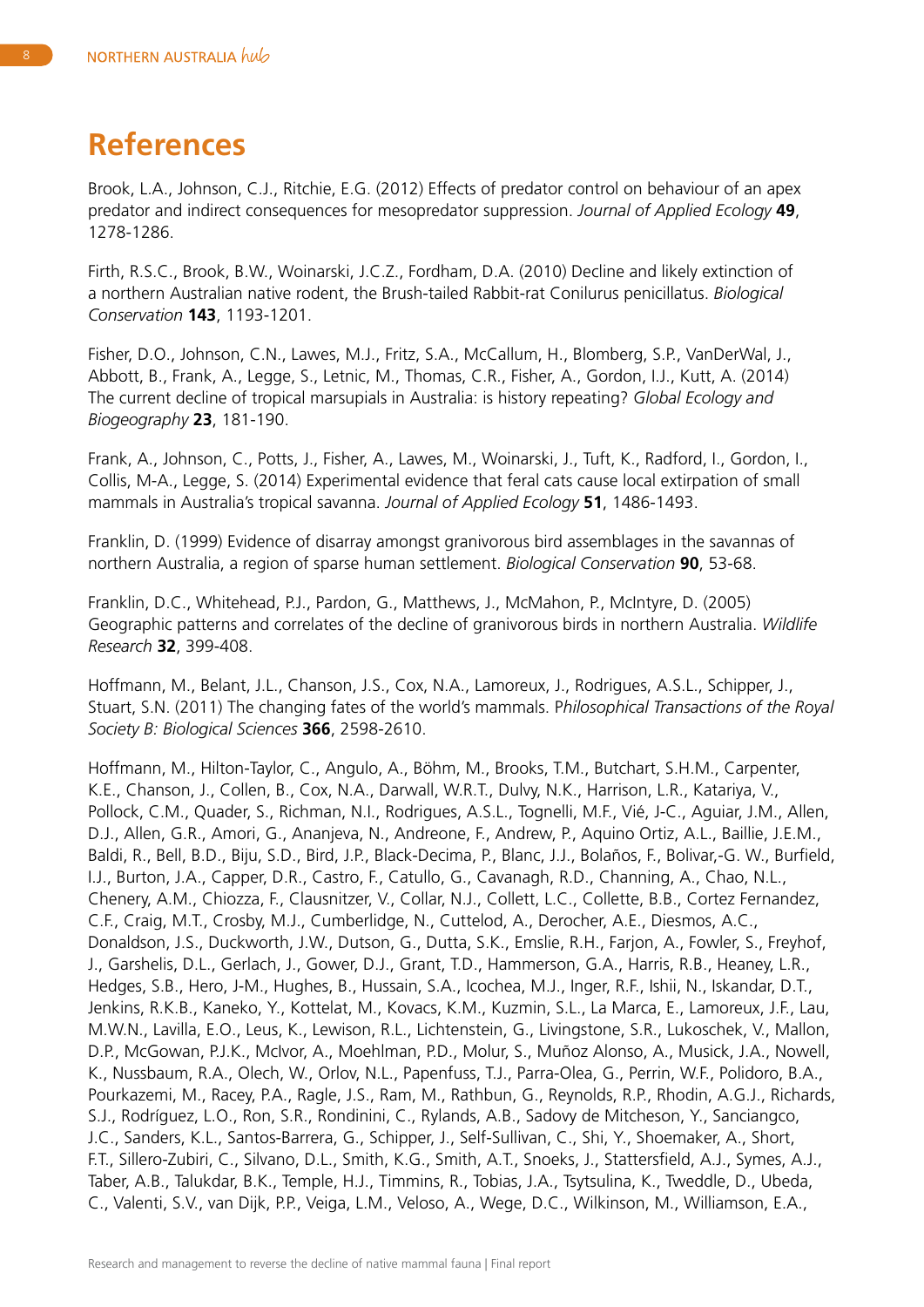Xie ,.F., Young, B.E., Akçakaya, H.R., Bennun, L., Blackburn, T.M., Boitani, L., Dublin, H.T., da Fonseca, G.A.B., Gascon, C., Lacher Jr., T.E., Mace, G.M., Mainka, S.A., McNeely, J.A., Mittermeier, R.A., McGregor Reid, G., Rodriguez, J.P., Rosenberg, A.A., Samways, M.J., Smart, J., Stein, B.A., Stuart, S.N. (2010) The impact of conservation on the status of the world's vertebrates. *Science* **330**, 1503-1509.

Kennedy, M., Phillips, B.L., Legge, S., Murphy, S.A., Faulkner, R. (2011) Do dingoes suppress the activity of feral cats in northern Australia? *Austral Ecology* **37**, 134-139.

Kutt, A.S., Woinarski, J.C.Z. (2007) The effects of grazing and fire on vegetation and the vertebrate assemblage in a tropical savanna woodland in north-eastern Australia. *Journal of Tropical Ecology* **23**, 95-106.

Leahy, L., Legge, S.M., Tuft, K., McGregor, H., Barmuta, L., Jones, M., Johnson, C.N. (in press) Amplified predation after fire drives declines of small mammals in Australia's tropical savannas. *Wildlife Research.*

Legge, S., Fleming, A. (2012) Fire management in the central Kimberley (EcoFire): delivering measurable results by integrating science and land management in a cost-effective model. In 'Innovation for 21st century conservation'. (Eds P. Figgis, J. Fitzsimons and J. Irving) pp. 124-135. (Australian Committee for IUCN: Sydney)

Legge, S., Kennedy, M.S., Lloyd, R., Murphy, S., Fisher, A. (2011) Rapid recovery of mammal fauna in the central Kimberley, northern Australia, following removal of introduced herbivores. *Austral Ecology* 36, 791-799.

Legge, S, Murphy, S., Heathcote, J., Flaxman, E., Augusteyn, J., Crossman, M. (2008) The short-term effects of an extensive and high-intensity fire on vertebrates in the tropical savannas of the central Kimberley, northern Australia. *Wildlife Research* **35**, 33-43.

McGregor, H.W., Legge, S., Jones, M.E., Johnson, C.N. (2014) Landscape management of fire and grazing regimes alters the fine-scale habitat utilisation by feral cats. *PLoS ONE* **9**: e109097.

Murphy, B.P., Davies, H.F. (2014) There is a critical weight range for Australia's declining tropical mammals. *Global Ecology and Biogeography* **23**, 1058-1061.

O'Donnell, S., Webb, J.K., Shine, R. (2010) Conditioned taste aversion enhances the survival of an endangered predator imperiled by a toxic invader. *Journal of Applied Ecology* **47**, 558-565.

Russell-Smith, J., Edwards, A. (2014) 'Draft Kakadu National Park Lowlands (Anberrk Kandjikandji) fire management strategy.' Darwin Centre for Bushfire Research, Darwin.

Russell-Smith, J., Edwards, A., Woinarski, J., Fisher. A., Murphy, B.P., Lawes, M., Crase, B., Thurgate, N. (2014) North Australian tropical savannas: the three parks savanna fire-effects plot network. In 'Biodiversity and environmental change: monitoring, challenges and direction'. (Eds D. Lindenmayer, E. Burns, N. Thurgate and A. Lowe) pp. 335-378. (CSIRO Publishing: Melbourne)

Woinarski, J., Mackey, B., Nix, H., Traill, B. (2007) 'The Nature of Northern Australia: natural values, ecological processes and future prospects.' (ANU e-press: Canberra)

Woinarski, J.C.Z. (2015) Critical-weight range marsupials in northern Australia are declining: a commentary on Fisher et al (2013) The current decline of tropical marsupials in Australia: is history repeating? *Global Ecology and Biogeography* **24**, 118-122.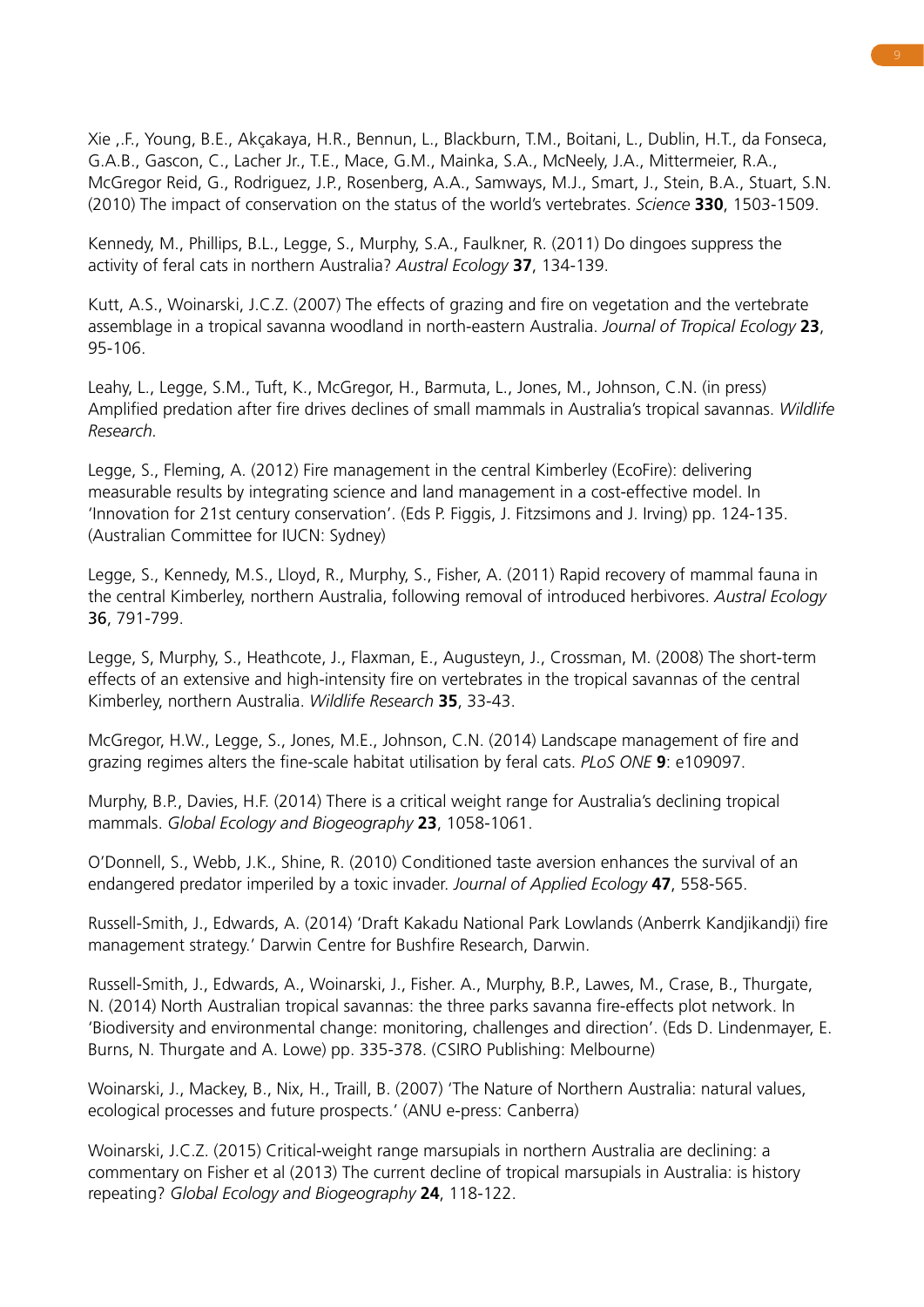Woinarski, J.C.Z., Armstrong, M., Brennan, K., Fisher, A., Griffiths, A.D., Hill, B,, Milne, D.J., Palmer, C., Ward, S., Watson, M., Winderlich, S., Young, S. (2010) Monitoring indicates rapid and severe decline of native small mammals in Kakadu National Park, northern Australia. *Wildlife Research* **37**, 116-126.

Woinarski, J.C.Z., Ash, A.J. (2002) Responses of vertebrates to pastoralism, military land use and landscape position in an Australian tropical savanna. *Austral Ecology* **27**, 311-323.

Woinarski, J.C.Z., Braithwaite RW (1990) Conservation foci for Australian birds and mammals. *Search* **21**, 65-69.

Woinarski, J.C.Z., Burbidge, A.A., Harrison, P.L. (2014) 'The Action Plan for Australian Mammals 2012.' (CSIRO Publishing: Melbourne)

Woinarski, J.C.Z., Catterall, C.P. (2004) Historical changes in the bird fauna at Coomooboolaroo, northeastern Australia, from the early years of pastoral settlement (1873) to 1999. *Biological Conservation* **116**, 379-401.

Woinarski, J.C.Z., Fisher, A., Armstrong, M., Brennan, K., Griffiths, A.D., Hill, B., Choy, J.L., Milne, D., Stewart, A., Young, S., Ward, S., Winderlich, S., Ziembicki, M. (2012) Monitoring indicates greater resilience for birds than for mammals in Kakadu National Park, northern Australia. *Wildlife Research*  **39**, 397-407.

Woinarski, J.C.Z., Legge, S., Fitzsimons, J.A., Traill, B.J., Burbidge, A.A., Fisher, A., Firth, R.S.C., Gordon, I.J., Griffiths, A.D., Johnson, C.N., McKenzie, N.L., Palmer, C., Radford, I., Rankmore, B., Ritchie, E.G., Ward, S., Ziembicki, M. (2011) The disappearing mammal fauna of northern Australia: context, cause, and response. *Conservation Letters* **4**, 192-201.

Woinarski, J.C.Z., Milne, D.J., Wanganeen, G. (2001) Changes in mammal populations in relatively intact landscapes of Kakadu National Park, Northern Territory, Australia. *Austral Ecology* **26**, 360-370.

Woinarski JCZ, Winderlich S (2014a) 'Optimising management actions or the conservation of threatened speces in Kakadu National Park. Background paper for Kakadu National Park Threatened Species Strategy.' (North Australian Hub of the National Environmental Research Program: Darwin)

Woinarski, J.C.Z., Winderlich, S. (2014b) 'A strategy for the conservation of threatened species and threatened ecological communities in Kakadu National Park, 2014-2024.' (North Australian Hub of the National Environmental Research Program: Darwin)

Yibarbuk, D., Whitehead, P.J,. Russell-Smith, J., Jackson, D., Godjuwa, C., Fisher, A., Cooke, P., Choquenot, D., Bowman, D.M.J.S. (2001) Fire ecology and Aboriginal land management in central Arnhem Land, northern Australia: a tradition of ecosystem management. *Journal of Biogeography* **28**, 325-343.

Ziembicki, M.R., Woinarski, J.C.Z., Mackey, B. (2013) Evaluating the status of species using Indigenous knowledge: Novel evidence for major native mammal declines in northern Australia. *Biological Conservation* 157, 78-92.

Ziembicki, M.R., Woinarski, J.C.Z., Webb, J.K., Vanderduys, E., Tuft, K., Smith, J., Ritchie, E.G., Reardon, T.B., Radford, I.J., Preece, N., Perry, J., Murphy, B.P., McGregor, H., Legge, S., Leahy, L., Lawes, M.J., Kanowski, J., Johnson, C.N., James, A., Griffiths, A.D., Gillespie, G., Frank, A., Fisher, A., Burbidge, A.A. (2015) Stemming the tide: progress towards resolving the causes of decline and implementing management responses for the disappearing mammal fauna of northern Australia. *Therya*.